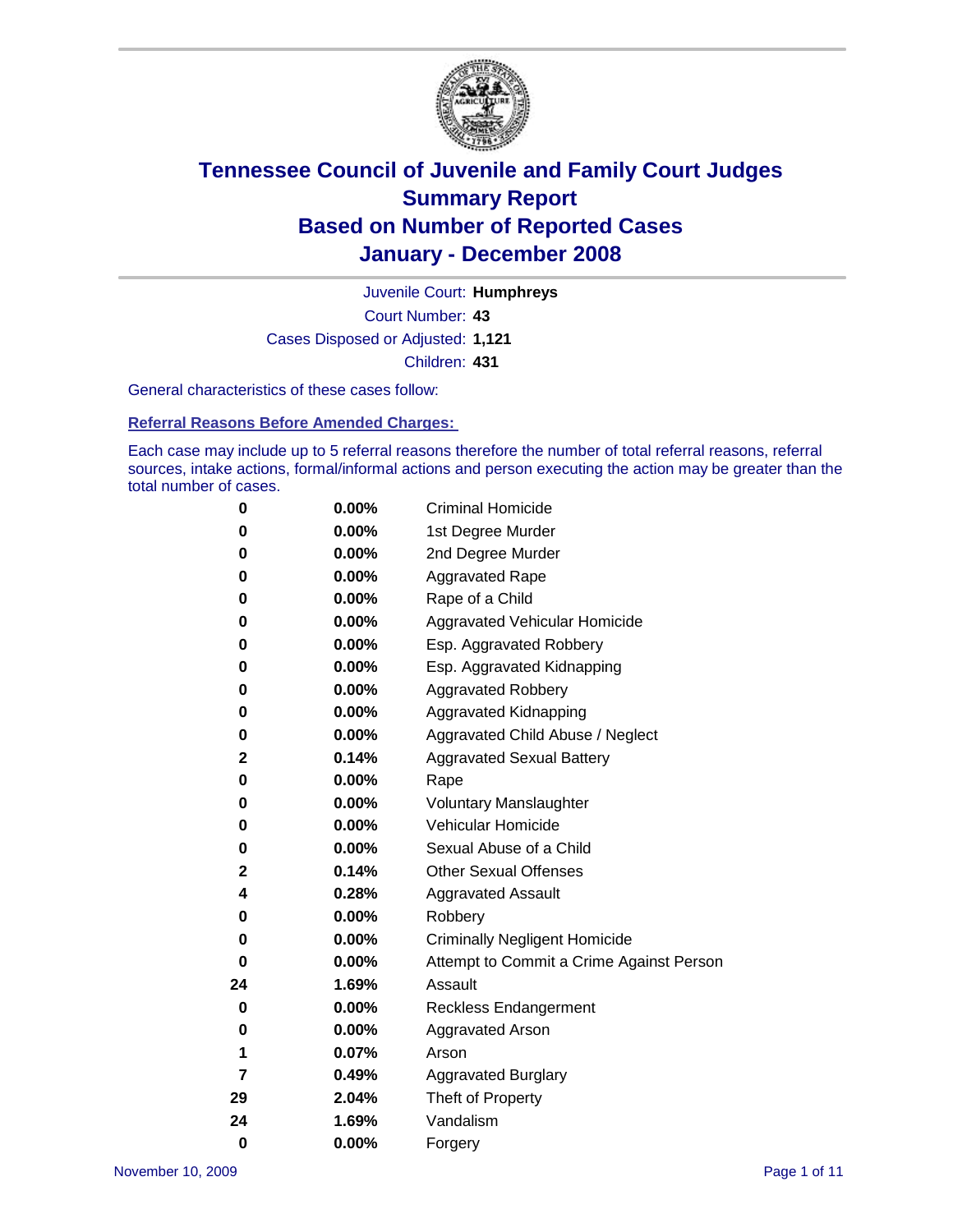

Court Number: **43** Juvenile Court: **Humphreys** Cases Disposed or Adjusted: **1,121** Children: **431**

#### **Referral Reasons Before Amended Charges:**

Each case may include up to 5 referral reasons therefore the number of total referral reasons, referral sources, intake actions, formal/informal actions and person executing the action may be greater than the total number of cases.

| 0            | 0.00%    | <b>Worthless Checks</b>                                     |
|--------------|----------|-------------------------------------------------------------|
| $\bf{0}$     | $0.00\%$ | Illegal Possession / Fraudulent Use of Credit / Debit Cards |
| 12           | 0.85%    | <b>Burglary</b>                                             |
| 1            | 0.07%    | Unauthorized Use of a Vehicle                               |
| 0            | $0.00\%$ | <b>Cruelty to Animals</b>                                   |
| $\bf{0}$     | 0.00%    | Sale of Controlled Substances                               |
| 43           | 3.03%    | <b>Other Drug Offenses</b>                                  |
| 6            | 0.42%    | Possession of Controlled Substances                         |
| $\pmb{0}$    | $0.00\%$ | <b>Criminal Attempt</b>                                     |
| 3            | 0.21%    | Carrying Weapons on School Property                         |
| 3            | 0.21%    | Unlawful Carrying / Possession of a Weapon                  |
| $\mathbf{2}$ | 0.14%    | <b>Evading Arrest</b>                                       |
| 0            | 0.00%    | Escape                                                      |
| 6            | 0.42%    | Driving Under Influence (DUI)                               |
| 23           | 1.62%    | Possession / Consumption of Alcohol                         |
| 8            | 0.56%    | Resisting Stop, Frisk, Halt, Arrest or Search               |
| 0            | 0.00%    | <b>Aggravated Criminal Trespass</b>                         |
| 7            | 0.49%    | Harassment                                                  |
| 0            | 0.00%    | Failure to Appear                                           |
| 0            | 0.00%    | Filing a False Police Report                                |
| 1            | 0.07%    | Criminal Impersonation                                      |
| 9            | 0.63%    | <b>Disorderly Conduct</b>                                   |
| 4            | 0.28%    | <b>Criminal Trespass</b>                                    |
| 0            | 0.00%    | <b>Public Intoxication</b>                                  |
| 0            | 0.00%    | Gambling                                                    |
| 111          | 7.82%    | <b>Traffic</b>                                              |
| $\mathbf 2$  | 0.14%    | Local Ordinances                                            |
| 8            | 0.56%    | Violation of Wildlife Regulations                           |
| 17           | 1.20%    | <b>Contempt of Court</b>                                    |
| 38           | 2.68%    | Violation of Probation                                      |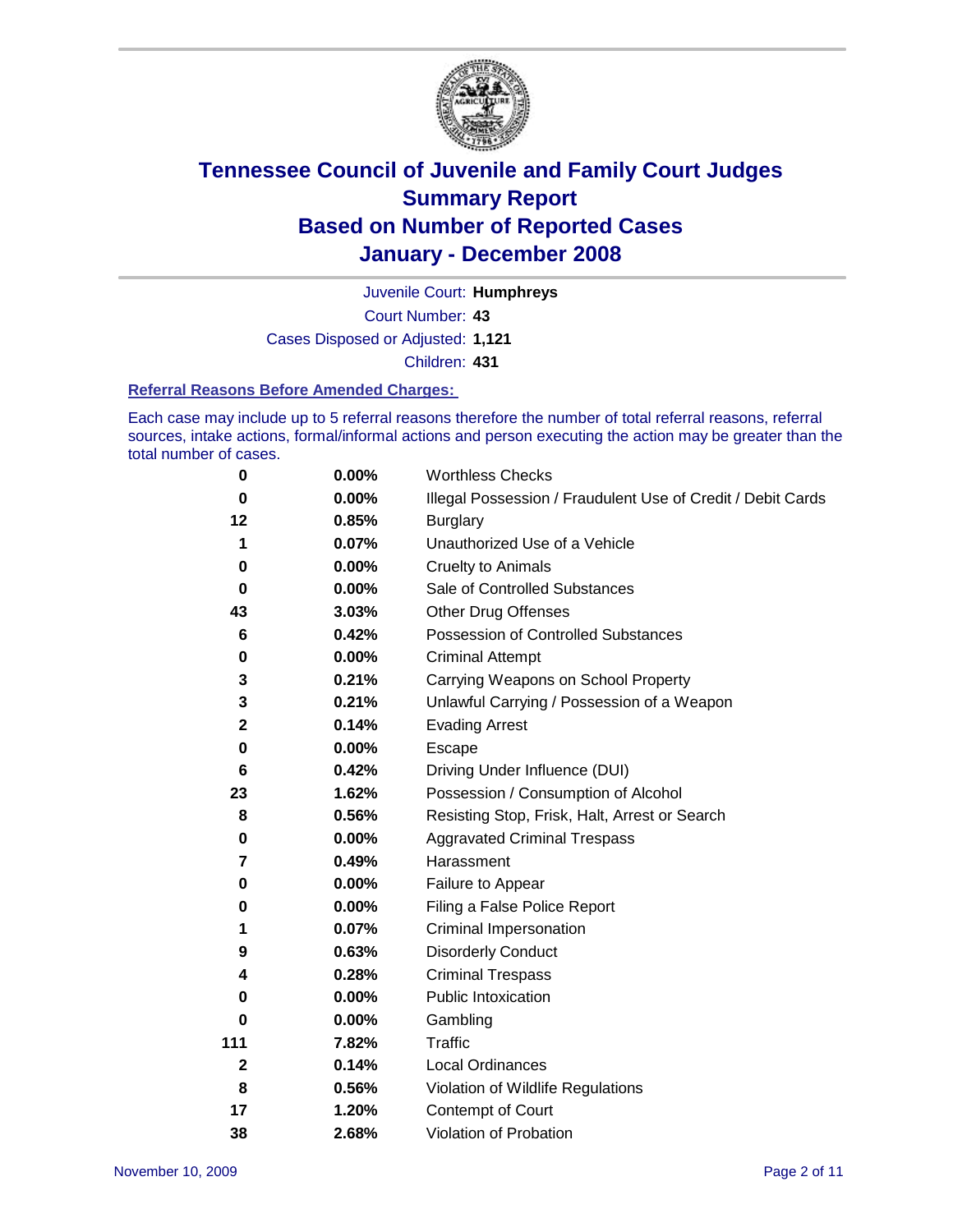

Court Number: **43** Juvenile Court: **Humphreys** Cases Disposed or Adjusted: **1,121** Children: **431**

#### **Referral Reasons Before Amended Charges:**

Each case may include up to 5 referral reasons therefore the number of total referral reasons, referral sources, intake actions, formal/informal actions and person executing the action may be greater than the total number of cases.

| 0     | 0.00%    | Violation of Aftercare                 |
|-------|----------|----------------------------------------|
| 32    | 2.25%    | <b>Unruly Behavior</b>                 |
| 20    | 1.41%    | Truancy                                |
| 20    | 1.41%    | In-State Runaway                       |
| 0     | 0.00%    | Out-of-State Runaway                   |
| 3     | 0.21%    | Possession of Tobacco Products         |
| 12    | 0.85%    | Violation of a Valid Court Order       |
| 6     | 0.42%    | Violation of Curfew                    |
| 0     | 0.00%    | <b>Sexually Abused Child</b>           |
| 0     | 0.00%    | <b>Physically Abused Child</b>         |
| 96    | 6.76%    | Dependency / Neglect                   |
| 9     | 0.63%    | <b>Termination of Parental Rights</b>  |
| 0     | $0.00\%$ | <b>Violation of Pretrial Diversion</b> |
| 1     | 0.07%    | Violation of Informal Adjustment       |
| 451   | 31.76%   | <b>Judicial Review</b>                 |
| 0     | 0.00%    | <b>Administrative Review</b>           |
| 0     | 0.00%    | <b>Foster Care Review</b>              |
| 126   | 8.87%    | Custody                                |
| 1     | 0.07%    | Visitation                             |
| 8     | 0.56%    | Paternity / Legitimation               |
| 228   | 16.06%   | <b>Child Support</b>                   |
| 0     | 0.00%    | <b>Request for Medical Treatment</b>   |
| 0     | 0.00%    | <b>Consent to Marry</b>                |
| 10    | 0.70%    | Other                                  |
| 1,420 | 100.00%  | <b>Total Referrals</b>                 |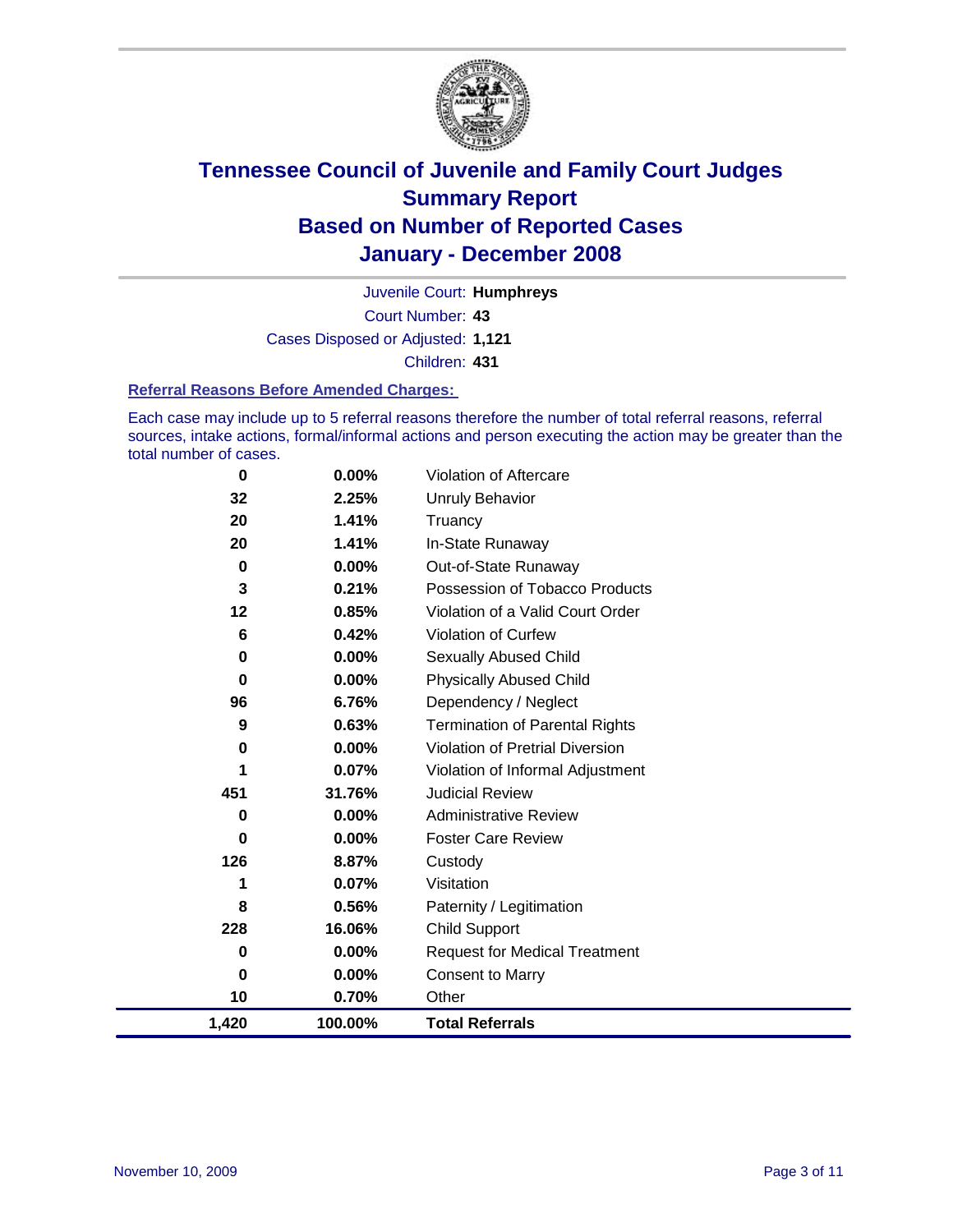

Court Number: **43** Juvenile Court: **Humphreys** Cases Disposed or Adjusted: **1,121** Children: **431**

### **Referral Sources: 1**

| 336      | 23.66%  | Law Enforcement                   |
|----------|---------|-----------------------------------|
| 122      | 8.59%   | Parents                           |
| 48       | 3.38%   | <b>Relatives</b>                  |
| 1        | 0.07%   | Self                              |
| 35       | 2.46%   | School                            |
| $\bf{0}$ | 0.00%   | <b>CSA</b>                        |
| 91       | 6.41%   | <b>DCS</b>                        |
| 1        | 0.07%   | <b>Other State Department</b>     |
| 247      | 17.39%  | <b>District Attorney's Office</b> |
| 497      | 35.00%  | <b>Court Staff</b>                |
| 6        | 0.42%   | Social Agency                     |
| 0        | 0.00%   | <b>Other Court</b>                |
| 31       | 2.18%   | Victim                            |
| 0        | 0.00%   | Child & Parent                    |
| 0        | 0.00%   | Hospital                          |
| 0        | 0.00%   | Unknown                           |
| 5        | 0.35%   | Other                             |
| 1,420    | 100.00% | <b>Total Referral Sources</b>     |

### **Age of Child at Referral: 2**

| 431 | 100.00%  | <b>Total Child Count</b> |  |
|-----|----------|--------------------------|--|
| 0   | $0.00\%$ | <b>Unknown</b>           |  |
| 19  | 4.41%    | Ages 19 and Over         |  |
| 88  | 20.42%   | Ages 17 through 18       |  |
| 101 | 23.43%   | Ages 15 through 16       |  |
| 41  | 9.51%    | Ages 13 through 14       |  |
| 16  | 3.71%    | Ages 11 through 12       |  |
| 166 | 38.52%   | Ages 10 and Under        |  |
|     |          |                          |  |

<sup>1</sup> If different than number of Referral Reasons (1420), verify accuracy of your court's data.

<sup>2</sup> One child could be counted in multiple categories, verify accuracy of your court's data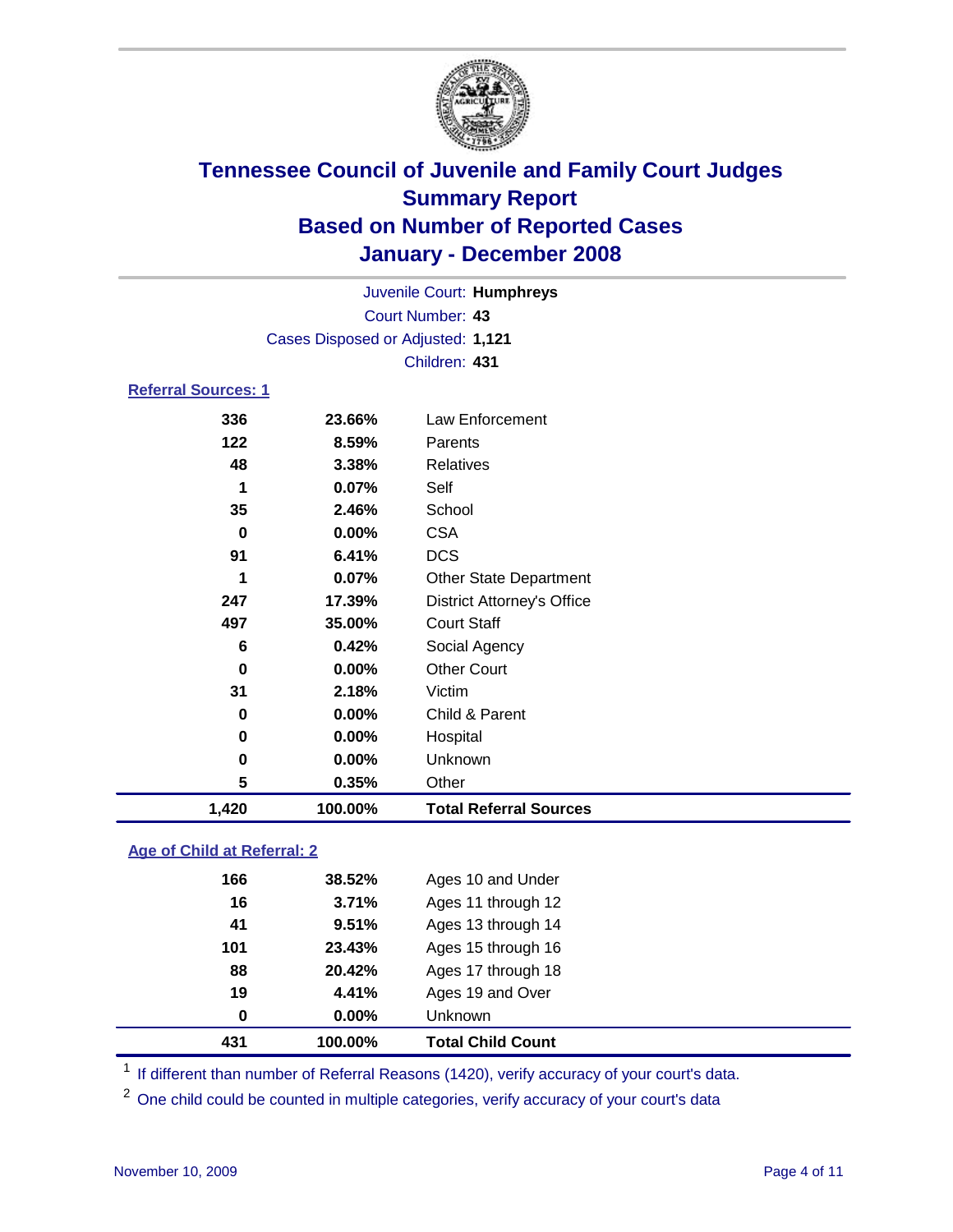

| Juvenile Court: Humphreys               |                                   |                          |  |  |  |
|-----------------------------------------|-----------------------------------|--------------------------|--|--|--|
| Court Number: 43                        |                                   |                          |  |  |  |
|                                         | Cases Disposed or Adjusted: 1,121 |                          |  |  |  |
|                                         |                                   | Children: 431            |  |  |  |
| Sex of Child: 1                         |                                   |                          |  |  |  |
| 248                                     | 57.54%                            | Male                     |  |  |  |
| 175                                     | 40.60%                            | Female                   |  |  |  |
| 8                                       | 1.86%                             | Unknown                  |  |  |  |
| 431                                     | 100.00%                           | <b>Total Child Count</b> |  |  |  |
| Race of Child: 1                        |                                   |                          |  |  |  |
| 376                                     | 87.24%                            | White                    |  |  |  |
| 24                                      | 5.57%                             | African American         |  |  |  |
| 4                                       | 0.93%                             | Native American          |  |  |  |
| $\bf{0}$                                | 0.00%                             | Asian                    |  |  |  |
| 13                                      | 3.02%                             | Mixed                    |  |  |  |
| 14                                      | 3.25%                             | Unknown                  |  |  |  |
| 431                                     | 100.00%                           | <b>Total Child Count</b> |  |  |  |
| <b>Hispanic Origin: 1</b>               |                                   |                          |  |  |  |
| 16                                      | 3.71%                             | Yes                      |  |  |  |
| 401                                     | 93.04%                            | <b>No</b>                |  |  |  |
| 14                                      | 3.25%                             | Unknown                  |  |  |  |
| 431                                     | 100.00%                           | <b>Total Child Count</b> |  |  |  |
| <b>School Enrollment of Children: 1</b> |                                   |                          |  |  |  |
| 249                                     | 57.77%                            | Yes                      |  |  |  |
| 73                                      | 16.94%                            | No                       |  |  |  |
| 109                                     | 25.29%                            | Unknown                  |  |  |  |
| 431                                     | 100.00%                           | <b>Total Child Count</b> |  |  |  |

One child could be counted in multiple categories, verify accuracy of your court's data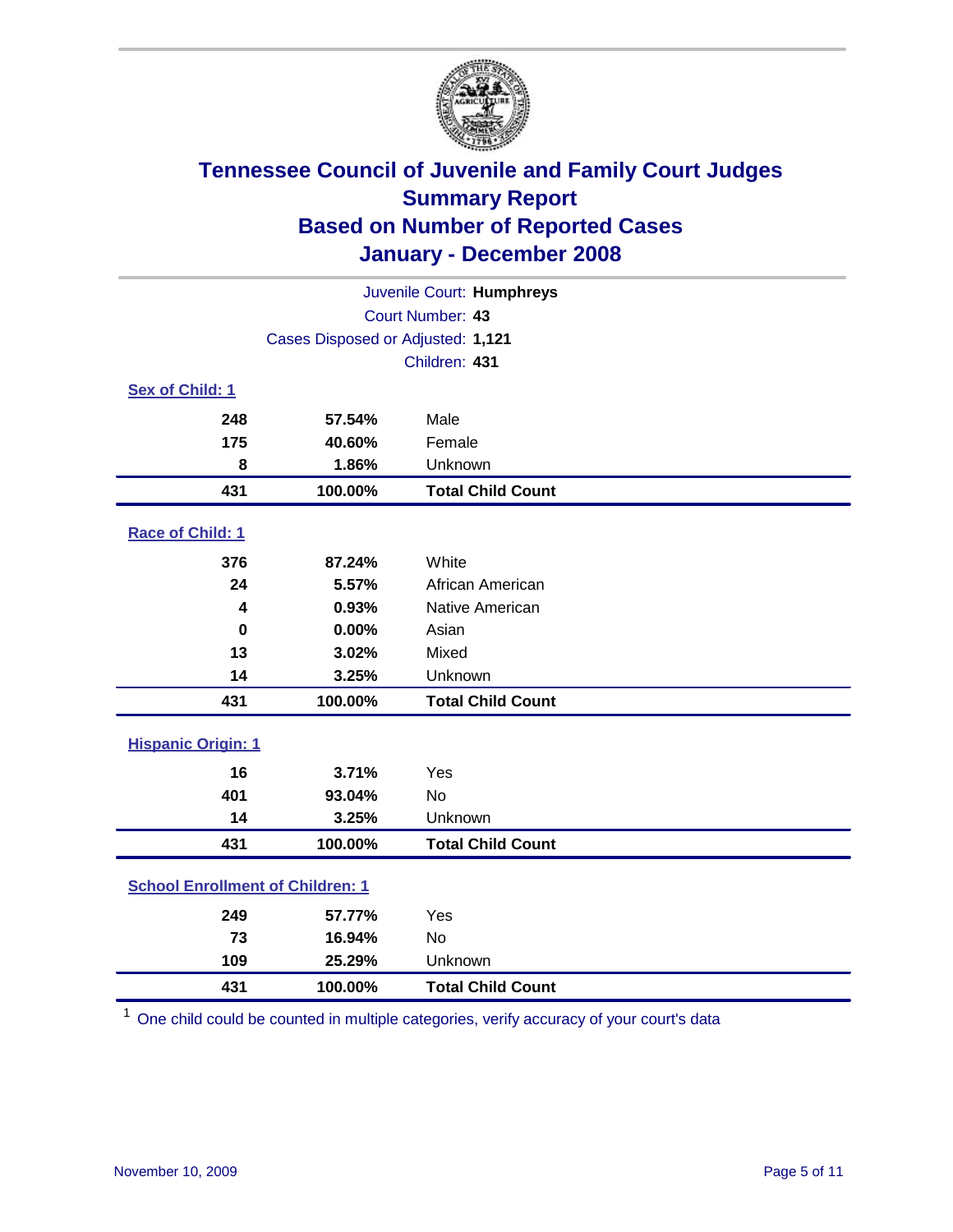

Court Number: **43** Juvenile Court: **Humphreys** Cases Disposed or Adjusted: **1,121** Children: **431**

#### **Living Arrangement of Child at Time of Referral: 1**

| 431          | 100.00%  | <b>Total Child Count</b>     |
|--------------|----------|------------------------------|
| 3            | 0.70%    | Other                        |
| 170          | 39.44%   | Unknown                      |
| 0            | $0.00\%$ | Independent                  |
| $\mathbf{2}$ | 0.46%    | In an Institution            |
| 7            | 1.62%    | In a Residential Center      |
| 0            | $0.00\%$ | In a Group Home              |
| 23           | 5.34%    | With Foster Family           |
| $\mathbf{2}$ | 0.46%    | <b>With Adoptive Parents</b> |
| 53           | 12.30%   | <b>With Relatives</b>        |
| 26           | 6.03%    | With Father                  |
| 86           | 19.95%   | With Mother                  |
| 10           | 2.32%    | With Mother and Stepfather   |
| 4            | 0.93%    | With Father and Stepmother   |
| 45           | 10.44%   | With Both Biological Parents |
|              |          |                              |

#### **Type of Detention: 2**

| 1,121        | 100.00%  | <b>Total Detention Count</b> |
|--------------|----------|------------------------------|
| 0            | $0.00\%$ | Other                        |
| 1,118        | 99.73%   | Does Not Apply               |
| 0            | $0.00\%$ | <b>Unknown</b>               |
| 0            | 0.00%    | Psychiatric Hospital         |
| 0            | 0.00%    | Jail - No Separation         |
| 0            | $0.00\%$ | Jail - Partial Separation    |
| 0            | $0.00\%$ | Jail - Complete Separation   |
| $\mathbf{2}$ | 0.18%    | Juvenile Detention Facility  |
| 1            | 0.09%    | Non-Secure Placement         |
|              |          |                              |

<sup>1</sup> One child could be counted in multiple categories, verify accuracy of your court's data

<sup>2</sup> If different than number of Cases (1121) verify accuracy of your court's data.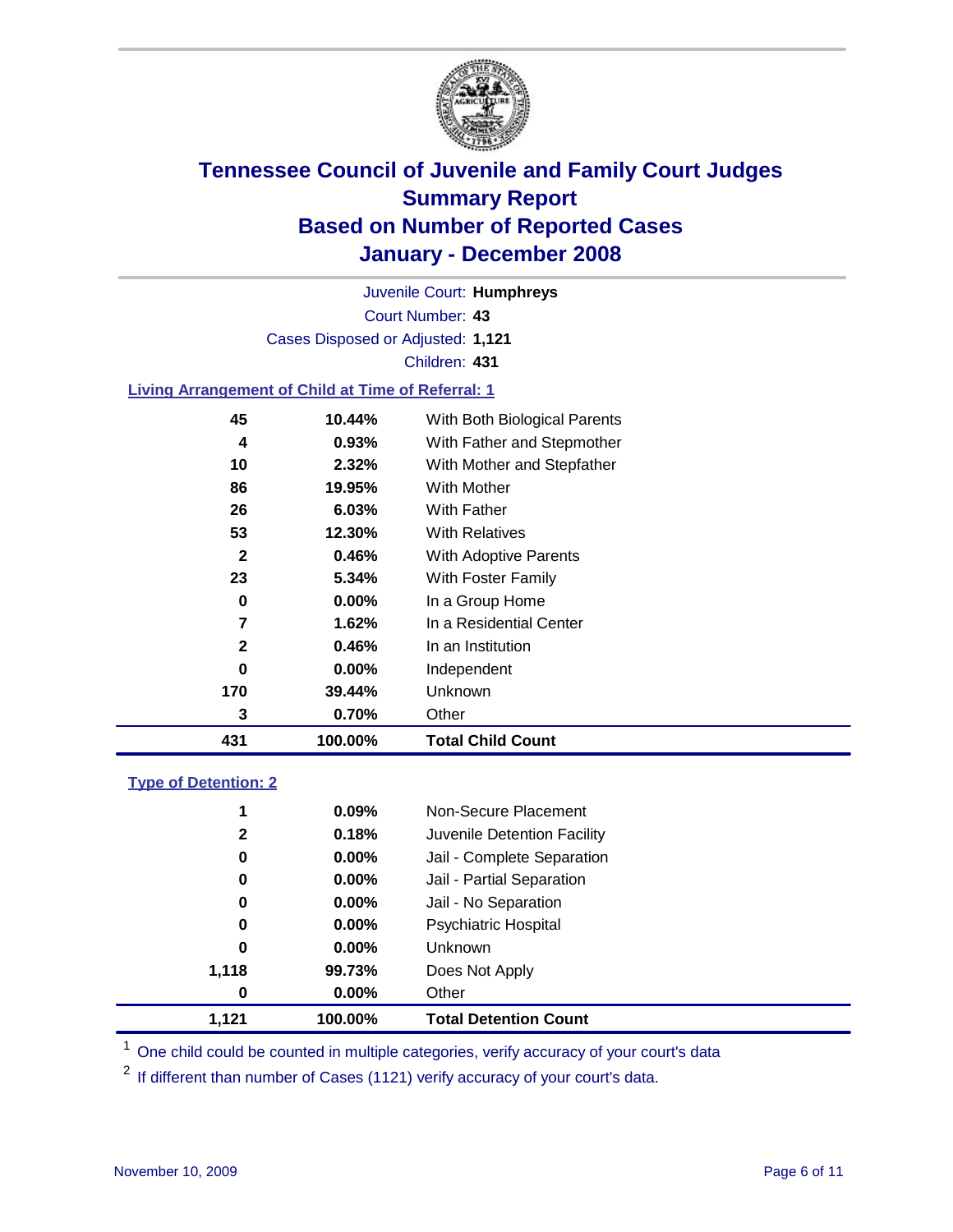

|                                                    | Juvenile Court: Humphreys         |                                      |  |  |  |
|----------------------------------------------------|-----------------------------------|--------------------------------------|--|--|--|
|                                                    | Court Number: 43                  |                                      |  |  |  |
|                                                    | Cases Disposed or Adjusted: 1,121 |                                      |  |  |  |
|                                                    |                                   | Children: 431                        |  |  |  |
| <b>Placement After Secure Detention Hearing: 1</b> |                                   |                                      |  |  |  |
| $\mathbf 2$                                        | 0.18%                             | Returned to Prior Living Arrangement |  |  |  |
| 1                                                  | 0.09%                             | Juvenile Detention Facility          |  |  |  |
| $\bf{0}$                                           | 0.00%                             | Jail                                 |  |  |  |
| 0                                                  | 0.00%                             | Shelter / Group Home                 |  |  |  |
| $\bf{0}$                                           | 0.00%                             | Foster Family Home                   |  |  |  |
| 0                                                  | 0.00%                             | Psychiatric Hospital                 |  |  |  |
| 0                                                  | 0.00%                             | Unknown                              |  |  |  |
| 1,118                                              | 99.73%                            | Does Not Apply                       |  |  |  |
| $\bf{0}$                                           | 0.00%                             | Other                                |  |  |  |
| 1,121                                              | 100.00%                           | <b>Total Placement Count</b>         |  |  |  |
| <b>Intake Actions: 2</b>                           |                                   |                                      |  |  |  |
|                                                    |                                   |                                      |  |  |  |
| 831                                                | 58.52%                            | <b>Petition Filed</b>                |  |  |  |
| 67                                                 | 4.72%                             | <b>Motion Filed</b>                  |  |  |  |
| 113                                                | 7.96%                             | <b>Citation Processed</b>            |  |  |  |
| 0                                                  | 0.00%                             | Notification of Paternity Processed  |  |  |  |
| 409                                                | 28.80%                            | Scheduling of Judicial Review        |  |  |  |
| $\bf{0}$                                           | 0.00%                             | Scheduling of Administrative Review  |  |  |  |
| 0                                                  | 0.00%                             | Scheduling of Foster Care Review     |  |  |  |
| $\bf{0}$                                           | 0.00%                             | Unknown                              |  |  |  |
| $\bf{0}$                                           | 0.00%                             | Does Not Apply                       |  |  |  |
| 0                                                  | 0.00%                             | Other                                |  |  |  |
| 1,420                                              | 100.00%                           | <b>Total Intake Count</b>            |  |  |  |

<sup>1</sup> If different than number of Cases (1121) verify accuracy of your court's data.

<sup>2</sup> If different than number of Referral Reasons (1420), verify accuracy of your court's data.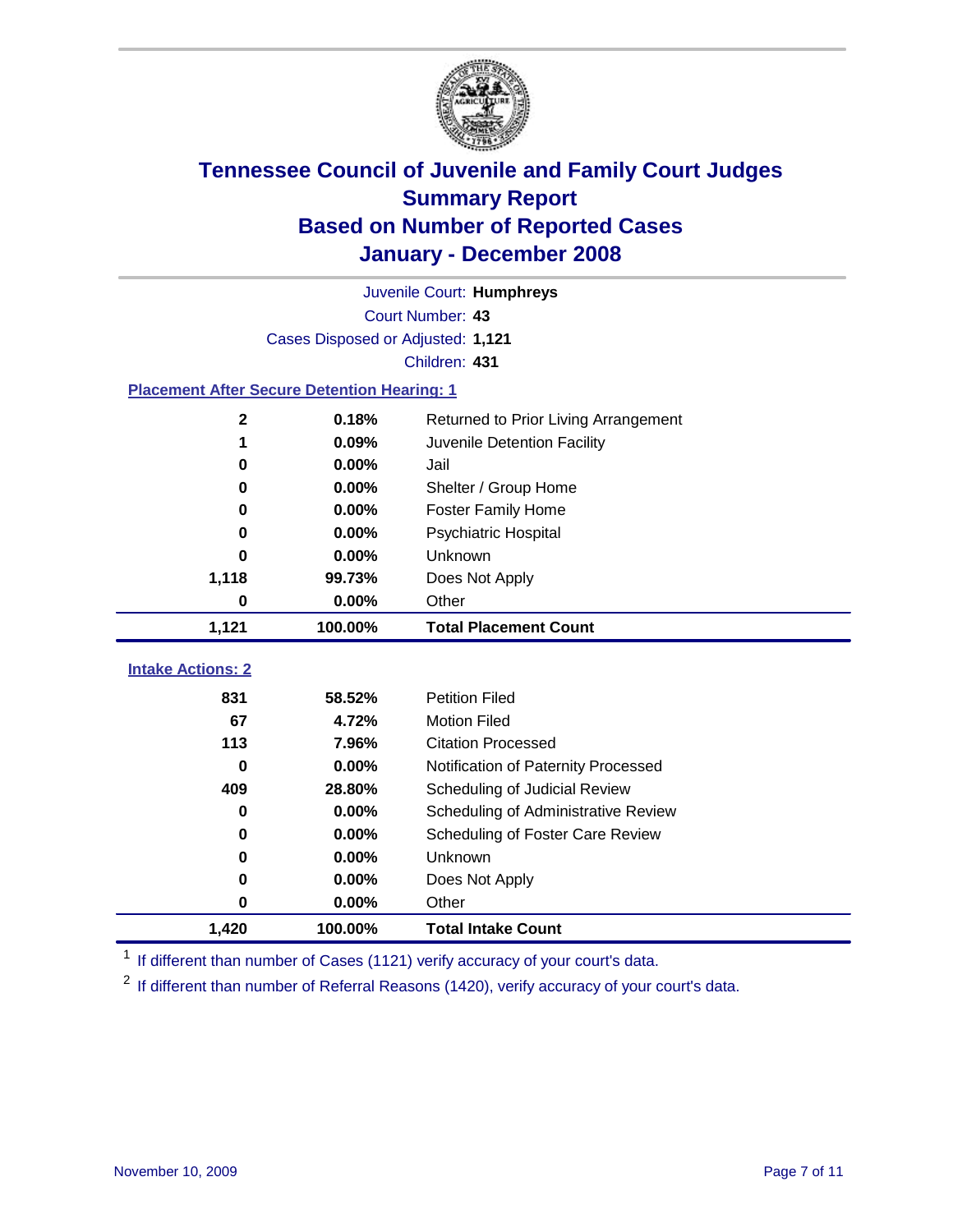

Court Number: **43** Juvenile Court: **Humphreys** Cases Disposed or Adjusted: **1,121** Children: **431**

### **Last Grade Completed by Child: 1**

| 66           | 15.31%  | Too Young for School     |
|--------------|---------|--------------------------|
| 6            | 1.39%   | Preschool                |
| 9            | 2.09%   | Kindergarten             |
| 4            | 0.93%   | 1st Grade                |
| 6            | 1.39%   | 2nd Grade                |
| 1            | 0.23%   | 3rd Grade                |
| 4            | 0.93%   | 4th Grade                |
| 5            | 1.16%   | 5th Grade                |
| 3            | 0.70%   | 6th Grade                |
| 11           | 2.55%   | 7th Grade                |
| 23           | 5.34%   | 8th Grade                |
| 29           | 6.73%   | 9th Grade                |
| 40           | 9.28%   | 10th Grade               |
| 32           | 7.42%   | 11th Grade               |
| 0            | 0.00%   | 12th Grade               |
| 0            | 0.00%   | Non-Graded Special Ed    |
| $\mathbf{2}$ | 0.46%   | <b>GED</b>               |
| 3            | 0.70%   | Graduated                |
| $\bf{0}$     | 0.00%   | Never Attended School    |
| 184          | 42.69%  | Unknown                  |
| 3            | 0.70%   | Other                    |
| 431          | 100.00% | <b>Total Child Count</b> |

### **Enrolled in Special Education: 1**

| 431 | 100.00%  | <b>Total Child Count</b> |
|-----|----------|--------------------------|
| 147 | 34.11%   | Unknown                  |
| 241 | 55.92%   | No                       |
| 43  | $9.98\%$ | Yes                      |
|     |          |                          |

<sup>1</sup> One child could be counted in multiple categories, verify accuracy of your court's data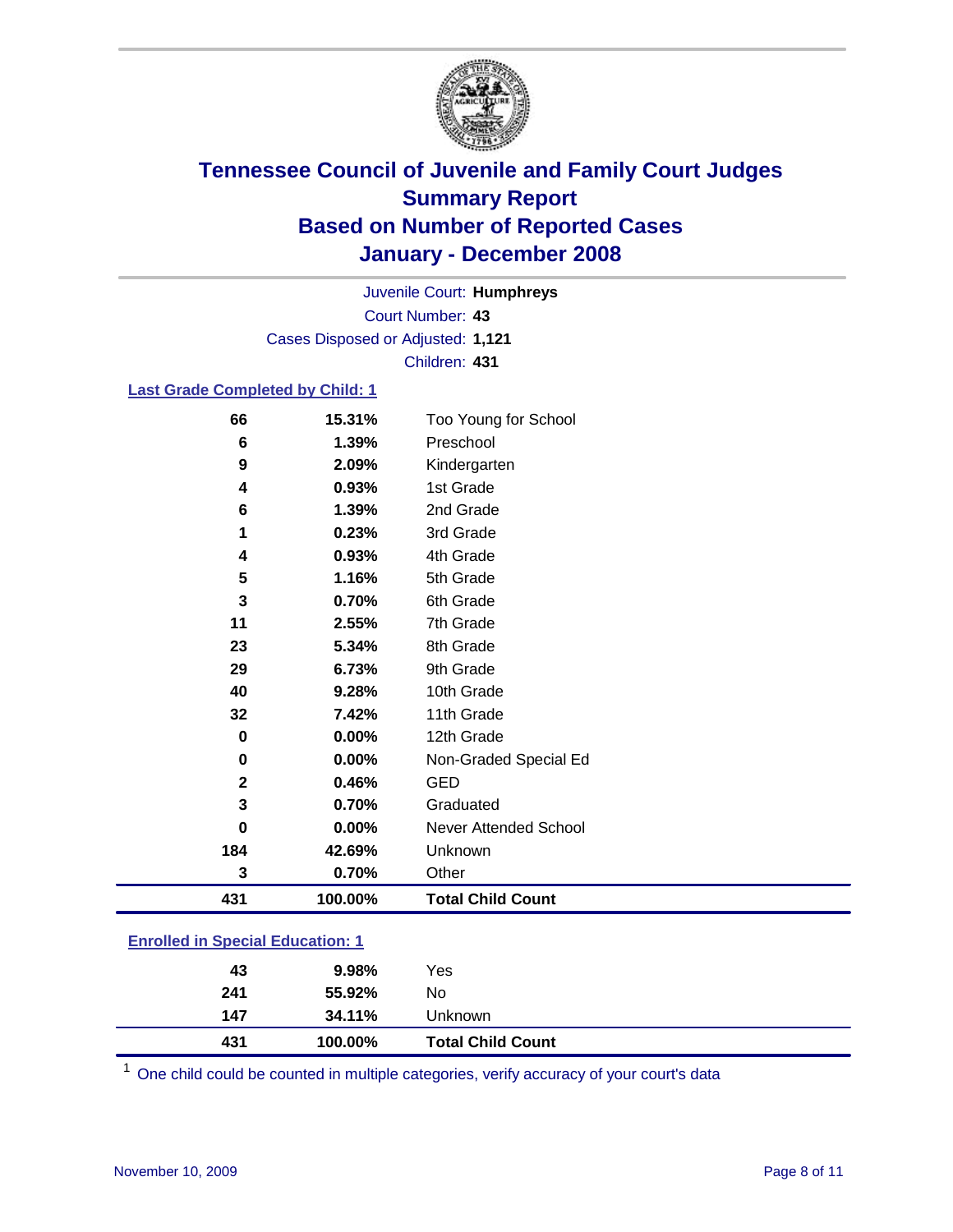

| Juvenile Court: Humphreys    |                                   |                           |  |  |  |
|------------------------------|-----------------------------------|---------------------------|--|--|--|
|                              | Court Number: 43                  |                           |  |  |  |
|                              | Cases Disposed or Adjusted: 1,121 |                           |  |  |  |
|                              |                                   | Children: 431             |  |  |  |
| <b>Action Executed By: 1</b> |                                   |                           |  |  |  |
| 1,420                        | 100.00%                           | Judge                     |  |  |  |
| 0                            | $0.00\%$                          | Referee                   |  |  |  |
| 0                            | $0.00\%$                          | <b>YSO</b>                |  |  |  |
| 0                            | $0.00\%$                          | Other                     |  |  |  |
| 0                            | $0.00\%$                          | Unknown                   |  |  |  |
| 1,420                        | 100.00%                           | <b>Total Action Count</b> |  |  |  |

### **Formal / Informal Actions: 1**

| 211   | 14.86%   | Dismissed                                        |
|-------|----------|--------------------------------------------------|
|       | 0.49%    | Retired / Nolle Prosequi                         |
| 37    | 2.61%    | <b>Complaint Substantiated Delinquent</b>        |
| 85    | $5.99\%$ | <b>Complaint Substantiated Status Offender</b>   |
| 57    | 4.01%    | <b>Complaint Substantiated Dependent/Neglect</b> |
| 0     | $0.00\%$ | <b>Complaint Substantiated Abused</b>            |
| 0     | $0.00\%$ | <b>Complaint Substantiated Mentally III</b>      |
| 37    | 2.61%    | Informal Adjustment                              |
| 0     | 0.00%    | <b>Pretrial Diversion</b>                        |
| 0     | 0.00%    | <b>Transfer to Adult Court Hearing</b>           |
| 0     | 0.00%    | Charges Cleared by Transfer to Adult Court       |
| 985   | 69.37%   | Special Proceeding                               |
| 0     | $0.00\%$ | <b>Review Concluded</b>                          |
| 0     | $0.00\%$ | Case Held Open                                   |
| 1     | 0.07%    | Other                                            |
| 0     | $0.00\%$ | <b>Unknown</b>                                   |
| 1,420 | 100.00%  | <b>Total Action Count</b>                        |

<sup>1</sup> If different than number of Referral Reasons (1420), verify accuracy of your court's data.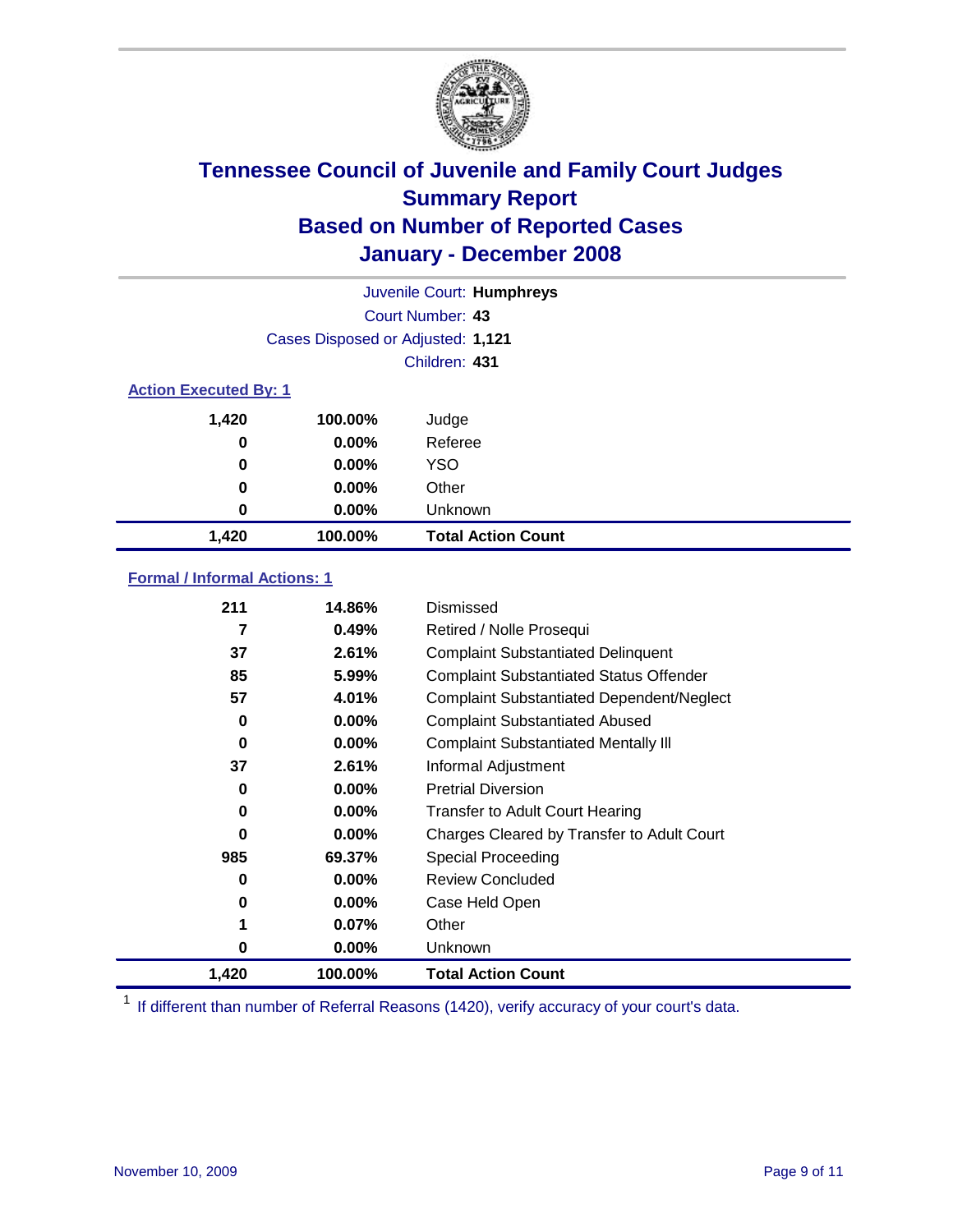

|                       |                                   | Juvenile Court: Humphreys                             |
|-----------------------|-----------------------------------|-------------------------------------------------------|
|                       |                                   | Court Number: 43                                      |
|                       | Cases Disposed or Adjusted: 1,121 |                                                       |
|                       |                                   | Children: 431                                         |
| <b>Case Outcomes:</b> |                                   | There can be multiple outcomes for one child or case. |
| 148                   | 8.96%                             | Case Dismissed                                        |
| 7                     | 0.42%                             | Case Retired or Nolle Prosequi                        |
| 102                   | 6.18%                             | Warned / Counseled                                    |
| 76                    | 4.60%                             | <b>Held Open For Review</b>                           |
| 38                    | 2.30%                             | Supervision / Probation to Juvenile Court             |
| 0                     | 0.00%                             | <b>Probation to Parents</b>                           |
| 0                     | 0.00%                             | Referral to Another Entity for Supervision / Service  |
| 25                    | 1.51%                             | Referred for Mental Health Counseling                 |
| 18                    | 1.09%                             | Referred for Alcohol and Drug Counseling              |
| 0                     | 0.00%                             | <b>Referred to Alternative School</b>                 |
| 0                     | 0.00%                             | Referred to Private Child Agency                      |
| 4                     | 0.24%                             | Referred to Defensive Driving School                  |
| 0                     | 0.00%                             | Referred to Alcohol Safety School                     |
| 7                     | 0.42%                             | Referred to Juvenile Court Education-Based Program    |
| 8                     | 0.48%                             | Driver's License Held Informally                      |
| 0                     | 0.00%                             | <b>Voluntary Placement with DMHMR</b>                 |
| 0                     | 0.00%                             | <b>Private Mental Health Placement</b>                |
| 0                     | 0.00%                             | <b>Private MR Placement</b>                           |
| 0                     | 0.00%                             | Placement with City/County Agency/Facility            |
| 19                    | 1.15%                             | Placement with Relative / Other Individual            |
| 49                    | 2.97%                             | Fine                                                  |
| 6                     | 0.36%                             | <b>Public Service</b>                                 |
| 6                     | 0.36%                             | Restitution                                           |
| 0                     | 0.00%                             | <b>Runaway Returned</b>                               |
| 19                    | 1.15%                             | No Contact Order                                      |
| 1                     | 0.06%                             | Injunction Other than No Contact Order                |
| 16                    | 0.97%                             | <b>House Arrest</b>                                   |
| 1                     | 0.06%                             | <b>Court Defined Curfew</b>                           |
| 1                     | 0.06%                             | Dismissed from Informal Adjustment                    |
| 0                     | $0.00\%$                          | <b>Dismissed from Pretrial Diversion</b>              |
| 5                     | 0.30%                             | <b>Released from Probation</b>                        |
| 1                     | 0.06%                             | <b>Transferred to Adult Court</b>                     |
| 0                     | $0.00\%$                          | <b>DMHMR Involuntary Commitment</b>                   |